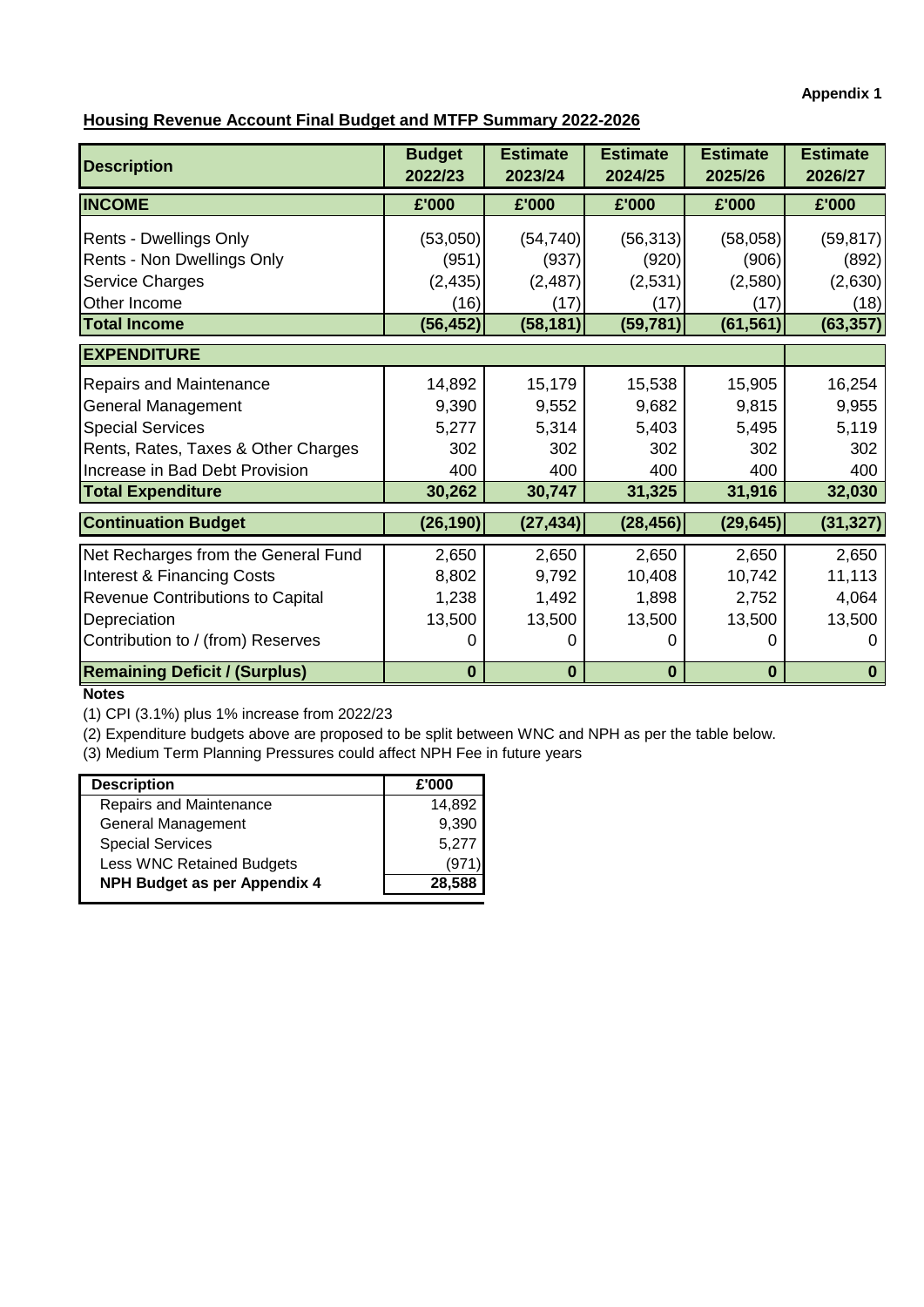#### **Capital Programme 2022-23 to 2026-27 - HRA Appendix 2**

|                                       | <b>Budget</b><br>2022-23 | <b>Estimate</b><br>2023-24 | <b>Estimate</b><br>2024-25 | <b>Estimate</b><br>2025-26 | <b>Estimate</b><br>2026-27 | <b>Total</b> |
|---------------------------------------|--------------------------|----------------------------|----------------------------|----------------------------|----------------------------|--------------|
|                                       | £'000                    | £'000                      | £'000                      | £'000                      | £'000                      | £'000        |
| <b>External Improvements</b>          | 20,430                   | 5,950                      | 9,700                      | 8,500                      | 10,000                     | 54,580       |
| Internal Works                        | 2,250                    | 2,250                      | 2,250                      | 2,250                      | 2,250                      | 11,250       |
| Structural Works and Compliance       | 450                      | 450                        | 450                        | 450                        | 450                        | 2,250        |
| <b>Disabled Adaptations</b>           | 1,500                    | 1,270                      | 1,270                      | 1,300                      | 1,300                      | 6,640        |
| <b>Environmental Improvements</b>     | 2,788                    | 2,788                      | 2,788                      | 2,788                      | 3,000                      | 14,150       |
| <b>IT Development</b>                 | 496                      | 483                        | 430                        | 395                        | 250                        | 2,054        |
| New Build Programme/Major Projects    | 41,558                   | 51,601                     | 33,631                     | 20,900                     | 20,900                     | 168,590      |
| Buybacks and Spot Purchases *         | 2,500                    | 2,500                      | 2,500                      | 2,500                      | 500                        | 10,500       |
| <b>Total Capital Programme</b>        | 71,971                   | 67,292                     | 53,019                     | 39,083                     | 38,650                     | 270,015      |
| <b>FINANCING:</b>                     |                          |                            |                            |                            |                            |              |
| Major Repairs Reserve/Depreciation    | 13,500                   | 13,500                     | 13,500                     | 13,500                     | 13,500                     | 67,500       |
| Capital Receipts - RTB (excl 1-4-1)   | 3,192                    | 3,192                      | 3,192                      | 3,192                      | 3,192                      | 15,960       |
| Capital Receipts - RTB 1-4-1 Receipts | 3,100                    | 3,900                      | 8,300                      | 6,300                      | 5,500                      | 27,100       |
| Capital Receipts - Grant Funding      | 11,408                   | 4,000                      | 4,000                      |                            |                            | 19,408       |
| Revenue/Earmarked Reserve             | 1,238                    | 1,492                      | 1,898                      | 2,752                      | 4,064                      | 11,445       |
| Borrowing / CFR                       | 39,533                   | 41,208                     | 22,129                     | 13,338                     | 12,394                     | 128,603      |
| <b>Total Financing - HRA</b>          | 71,971                   | 67,292                     | 53,019                     | 39,083                     | 38,650                     | 270,015      |

\* WNC retained budget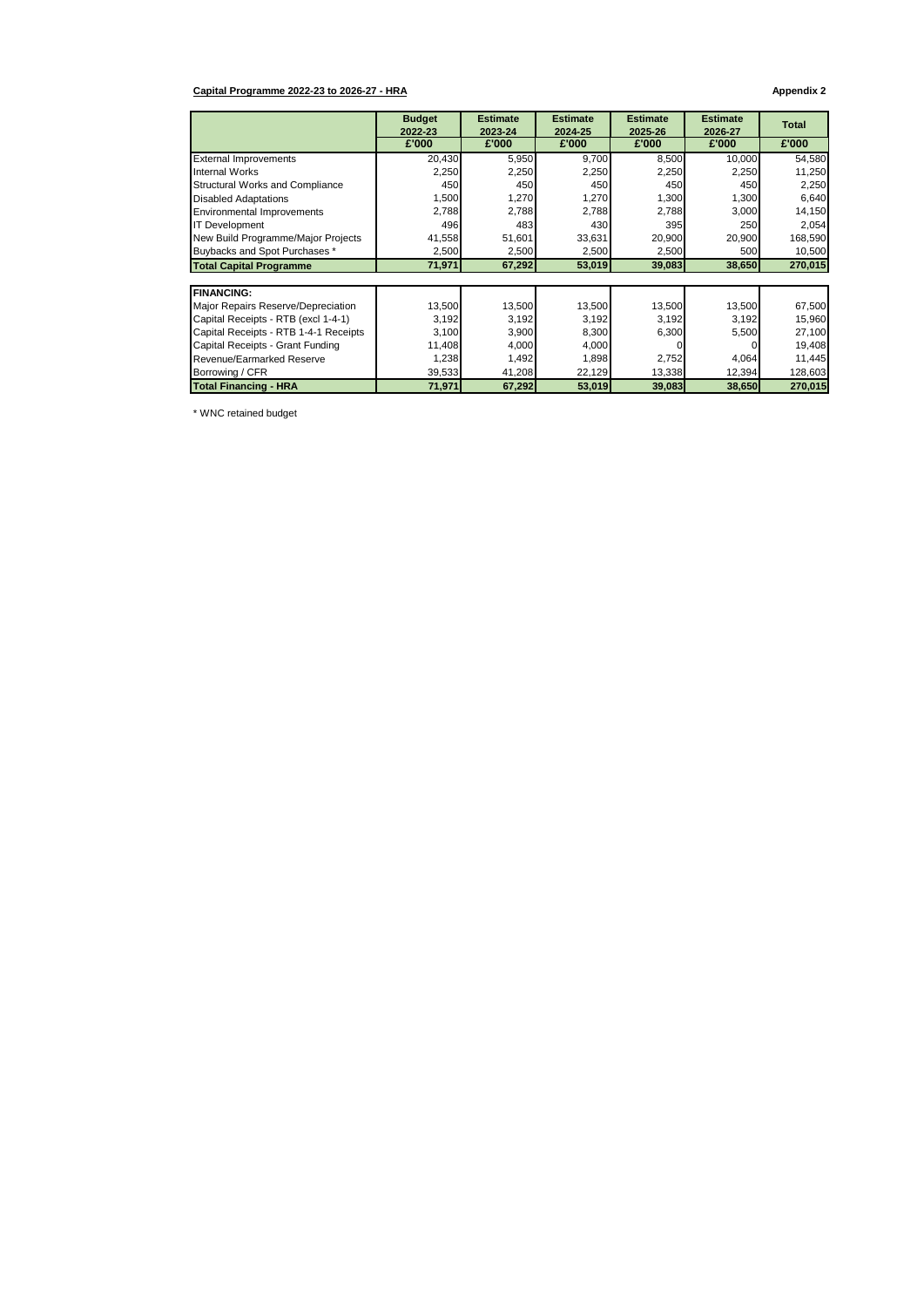## **SCHEDULE OF SERVICE CHARGES 2022/23**

|                                                      | <b>SERVICE CHARGES</b>                 |                |                 |
|------------------------------------------------------|----------------------------------------|----------------|-----------------|
|                                                      |                                        | <b>PRESENT</b> | <b>PROPOSED</b> |
| <b>Garages</b>                                       |                                        | £<br>9.66      | £<br>9.96       |
| (+VAT in some cases)                                 |                                        |                |                 |
| <b>Commuter Surcharge on Garages</b>                 |                                        | 15.35          | 15.83           |
| (+VAT in some cases)                                 |                                        |                |                 |
| <b>Communal Heating</b>                              |                                        | 10.79          | 11.12           |
| <b>Sheltered Charges</b>                             |                                        |                |                 |
| - Level 1 Low                                        |                                        | 6.46           | 6.66            |
| <b>Brookside Meadows New Build - Service Charges</b> |                                        |                |                 |
| - Tarmac and Block Paving                            |                                        | 4.04           | 4.16            |
| - Electric Gates                                     |                                        | 1.13           | 1.16            |
| <b>Centenary House New Build - Service Charges</b>   |                                        |                |                 |
| Communal Area Maintenance                            |                                        | 1.80           | 1.85            |
| Communal Area Cleaning                               |                                        | 3.53           | 3.64            |
| Grounds Maintenance                                  |                                        | 1.18           | 1.21            |
| Electric                                             |                                        | 3.50           | 3.60            |
| Little Cross Terrace New Build - Service Charges     |                                        |                |                 |
| Communal Area Cleaning                               |                                        | 1.87           | 1.93            |
| Grounds Maintenance                                  |                                        | 1.24           | 1.28            |
| <b>TV Aerials</b>                                    |                                        | 0.32           | 0.33            |
| <b>Eleanor Lodge - Service Charges</b>               |                                        |                |                 |
| Grounds Maintenance                                  |                                        | 1.00           | 1.03            |
| Electric                                             |                                        | 4.90           | 5.05            |
| Gas                                                  |                                        | 3.32           | 3.42            |
| Water                                                |                                        | 6.27           | 6.46            |
| Furniture                                            |                                        | 4.93           | 5.08            |
| Electric (Self-contained areas)                      |                                        | 3.35           | 3.46            |
| Gas (Self-contained areas)                           |                                        | 2.28           | 2.35            |
| <b>CCTV</b>                                          |                                        | 3.97           | 4.10            |
| <b>Grounds Maintenance</b>                           |                                        | 2.17           | 2.23            |
| <b>Non-Standard Service Charges</b>                  |                                        |                |                 |
| <b>Electricity Communal</b>                          | Low                                    | 0.12           | 0.12            |
|                                                      | High                                   | 7.28           | 7.50            |
|                                                      |                                        |                |                 |
| <b>Estate Services - Cleaning and Caretaking</b>     |                                        |                |                 |
|                                                      | - Service Level 1                      | 0.40           | 0.42            |
|                                                      | - Service Level 2<br>- Service Level 3 | 0.98           | 1.02            |
|                                                      | - Service Level 4                      | 1.23<br>1.63   | 1.26<br>1.68    |
|                                                      | - Service Level 5                      | 2.45           | 2.53            |
|                                                      | - Service Level 6                      | 3.68           | 3.79            |
|                                                      | - Service Level 7                      | 4.89           | 5.04            |
|                                                      | - Service Level 8                      | 4.89           | 5.04            |
|                                                      |                                        |                |                 |